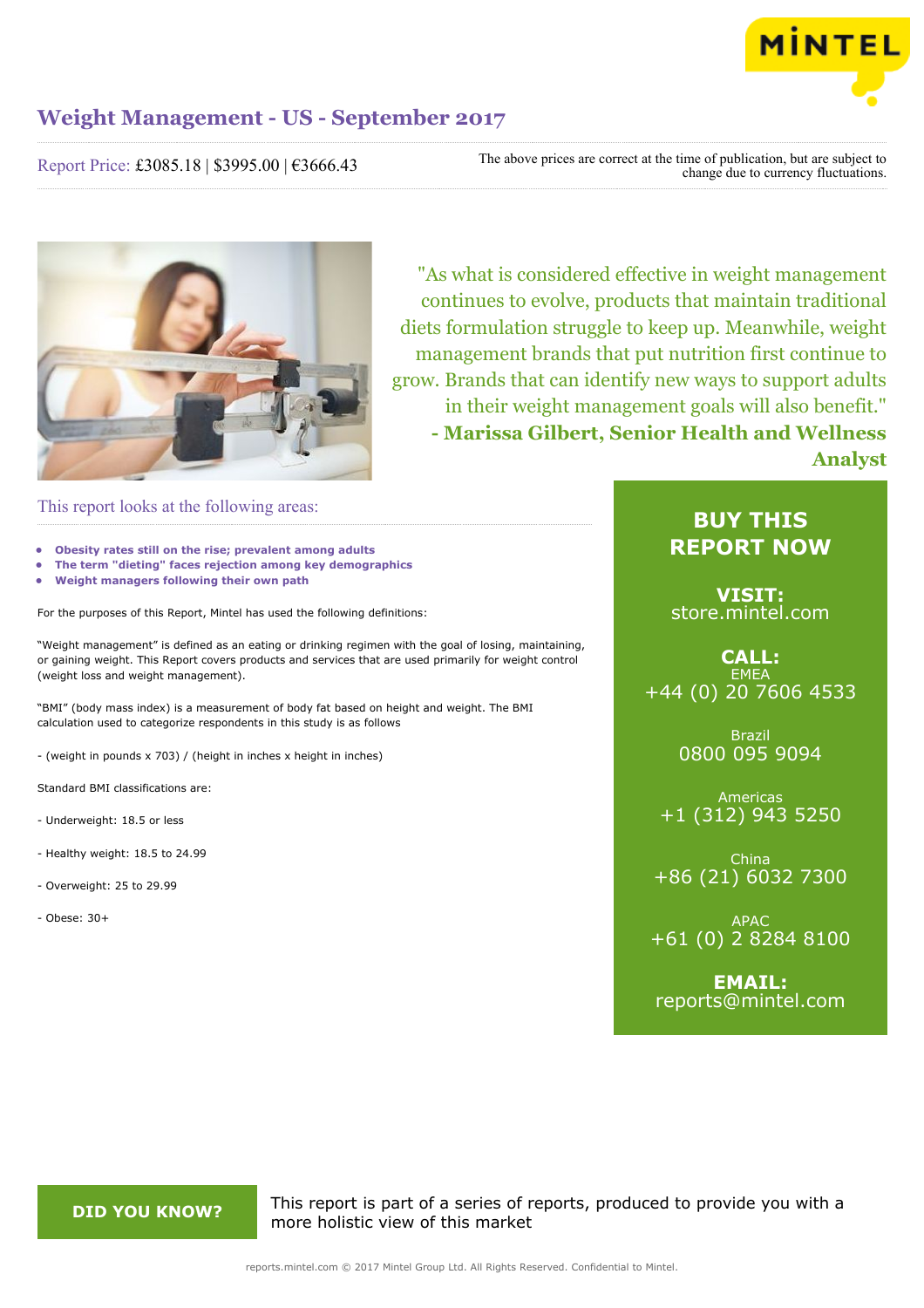

Report Price: £3085.18 | \$3995.00 | €3666.43

The above prices are correct at the time of publication, but are subject to change due to currency fluctuations.

### **Table of Contents**

### **Overview**

What you need to know

Definition

### **Executive Summary**

### The issues

### Obesity rates still on the rise; prevalent among adults Figure 1: BMI status, July 2017

## The term "dieting" faces rejection among key demographics

Figure 2: Attitude toward the term dieting, by gender and age and BMI, July 2017

### Weight managers following their own path

Figure 3: Weight management method, July 2017

### The opportunities

### The weight management market is substantial

Figure 4: Weight management status, July 2017

### Overall health is the lead motivator for managing weight

Figure 5: Motivations for managing weight, July 2017

### Adults 25-44 are important target for branded weight loss programs

Figure 6: Follow a branded weight management program, by age, July 2017

### What it means

### **The Market – What You Need to Know**

The weight management market is extensive

Weight management behaviors impact corresponding markets

### Obesity rates continue to rise; weight loss goals are steep

A self-made plan and exercising are top tools for weight management

### **Weight Management Market**

### The weight management market has a sizable consumer base

Figure 7: Weight management status, July 2017

### Who are weight managers?

Figure 8: Weight management status, by gender and age, race and Hispanic origin, and area, July 2017

### Motivations for managing weight vary by weight management stage

Figure 9: Weight management status, by weight management motivations, July 2017

### **Market Perspective**

### Weight loss drink sales up; yet flanked by competition

### Weight loss bar sales stall, while other bar segments thrive

### Weight control tablet sales continue to tumble

Figure 10: MULO sales of select weight control candy/tablets, by leading companies and brands, rolling 52 weeks 2016 and 2017

# BUY THIS REPORT NOW

**VISIT:** [store.mintel.com](http://reports.mintel.com//display/store/794039/) **CALL:** EMEA +44 (0) 20 7606 4533 Brazil 0800 095 9094 Americas +1 (312) 943 5250 | China +86 (21) 6032 7300 APAC +61 (0) 2 8284 8100 **EMAIL:** [reports@mintel.com](mailto:reports@mintel.com)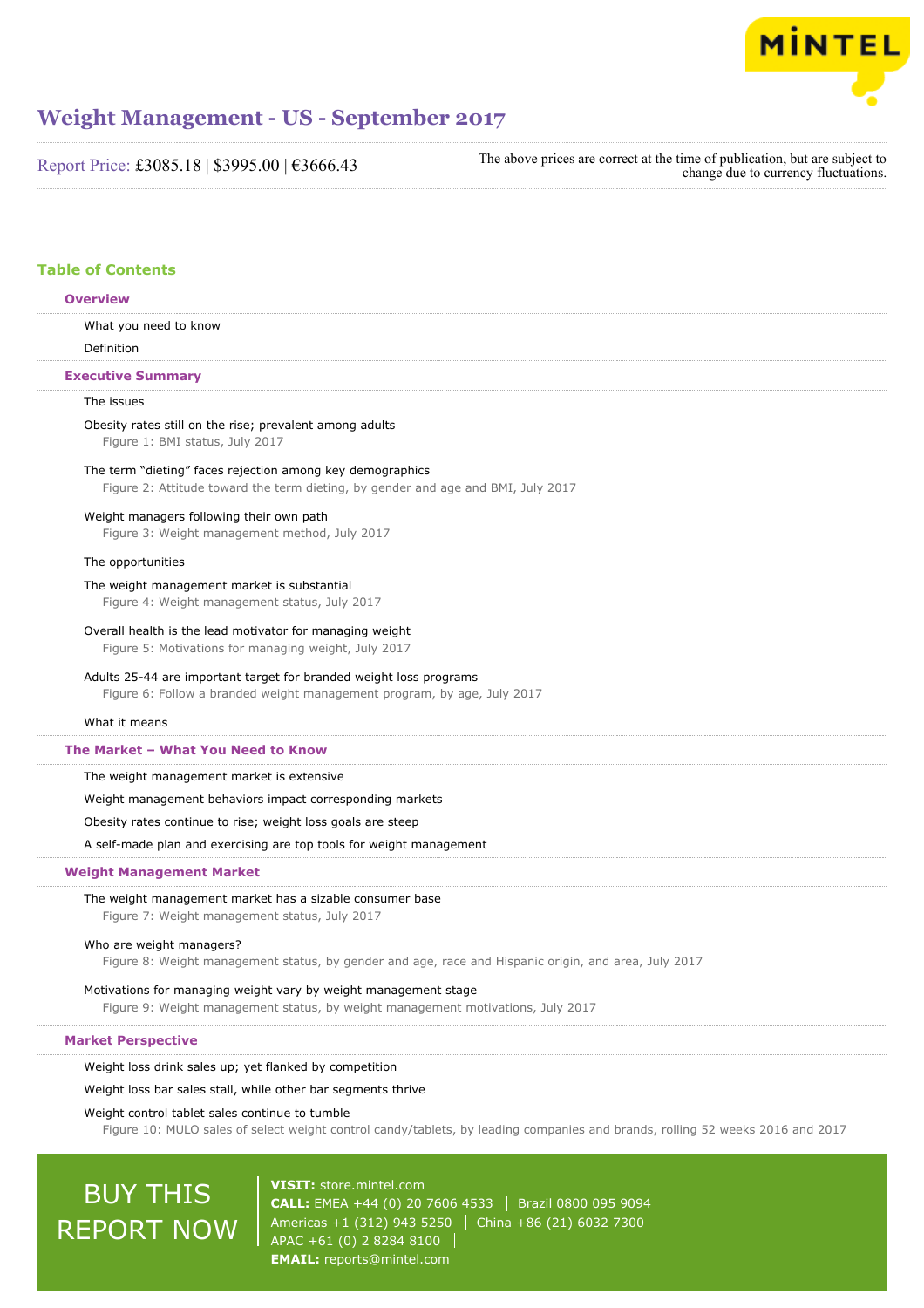

| Report Price: £3085.18   \$3995.00   €3666.43                                                                                                                       | The above prices are correct at the time of publication, but are subject to<br>change due to currency fluctuations.                   |
|---------------------------------------------------------------------------------------------------------------------------------------------------------------------|---------------------------------------------------------------------------------------------------------------------------------------|
| Sugar sales suffer as adults strive to manage their weight                                                                                                          |                                                                                                                                       |
| Turning water into weight loss                                                                                                                                      |                                                                                                                                       |
| Yogurt is a choice for some to lose weight                                                                                                                          |                                                                                                                                       |
| Gluten-free foods association with weight loss declining                                                                                                            |                                                                                                                                       |
| <b>Market Factors</b>                                                                                                                                               |                                                                                                                                       |
| Obesity rates still on the rise<br>Figure 11: Prevalence of obesity among US adults aged 20 and over, 1997-2016                                                     |                                                                                                                                       |
|                                                                                                                                                                     | Figure 12: Prevalence of obesity among US adults aged 20 and over, by gender and race and Hispanic origin, 1997-2016                  |
| Figure 13: BMI status, by gender and age, generation, race, Hispanic origin, and area, July 2017                                                                    |                                                                                                                                       |
| Weight loss goals run the spectrum<br>Figure 14: Weight loss goal, by BMI, July 2017                                                                                |                                                                                                                                       |
| Weight managers focus on their own eating guidelines<br>Figure 15: Follow my own eating program/guidelines, by gender and age, July 2017                            |                                                                                                                                       |
| Exercise is an important tool for weight management<br>Figure 16: Manage my weight through exercise, by gender and age, and BMI, July 2017                          |                                                                                                                                       |
| Key Players - What You Need to Know                                                                                                                                 |                                                                                                                                       |
| Facts Up Front eases choices, high-protein permits for indulgences                                                                                                  |                                                                                                                                       |
| Diet pills are made over, people seek inspiration, and real is featured                                                                                             |                                                                                                                                       |
| The term "dieting" is polarizing                                                                                                                                    |                                                                                                                                       |
| Are a sugar tax, food Rx, and personalized nutrition keys to weight loss?                                                                                           |                                                                                                                                       |
| <b>What's Working?</b>                                                                                                                                              |                                                                                                                                       |
| Facts Up Front help weight managers make informed decisions                                                                                                         |                                                                                                                                       |
| High protein a focus in calorie-friendly indulgences                                                                                                                |                                                                                                                                       |
| Stylish VMS brands are making over weight loss supplements                                                                                                          |                                                                                                                                       |
| Social media influencers offer weight loss inspiration<br>Figure 17: Follow people on social media for weight loss inspiration, agree, by gender and age, July 2017 |                                                                                                                                       |
| The push toward body acceptance perseveres with "real" models                                                                                                       |                                                                                                                                       |
| <b>What's Struggling?</b>                                                                                                                                           |                                                                                                                                       |
| The term "dieting" is polarizing, appealing least to women<br>Figure 18: Attitude toward the term dieting, agree, by gender and age and BMI, July 2017              |                                                                                                                                       |
| <b>What's Next?</b>                                                                                                                                                 |                                                                                                                                       |
| Could a sugar tax curb obesity?                                                                                                                                     |                                                                                                                                       |
| There is demand for a food Rx<br>2017                                                                                                                               | Figure 19: Interest in a nutrition prescription, agree, by race and Hispanic origin, weight loss goal, weight management method, July |
| Is personalized nutrition the key to weight loss?                                                                                                                   |                                                                                                                                       |
| The Consumer - What You Need to Know                                                                                                                                |                                                                                                                                       |
| Weight managers follow DIY approach                                                                                                                                 |                                                                                                                                       |

BUY THIS REPORT NOW

**VISIT:** [store.mintel.com](http://reports.mintel.com//display/store/794039/) **CALL:** EMEA +44 (0) 20 7606 4533 | Brazil 0800 095 9094 Americas +1 (312) 943 5250 China +86 (21) 6032 7300 APAC +61 (0) 2 8284 8100 **EMAIL:** [reports@mintel.com](mailto:reports@mintel.com)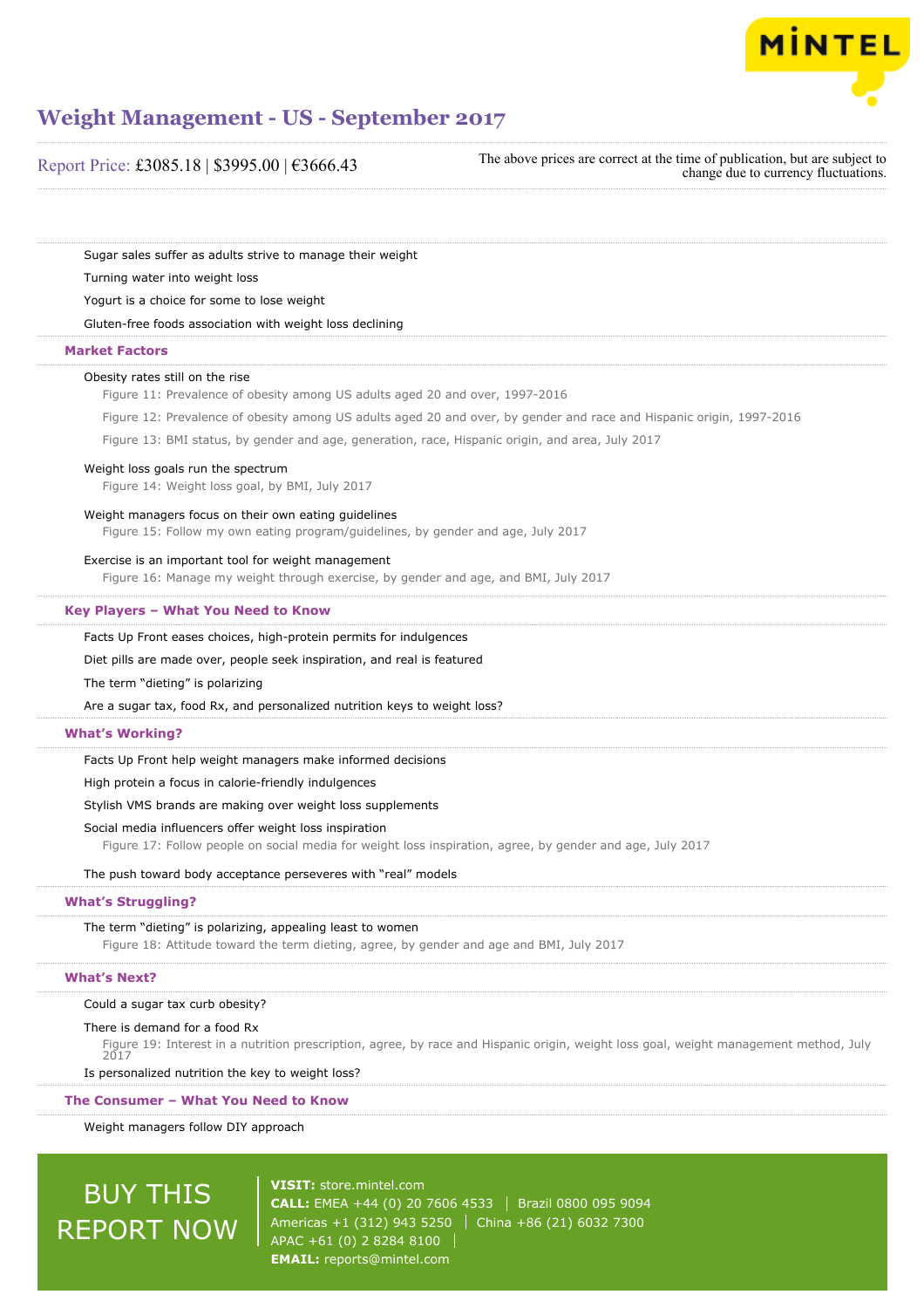

Report Price: £3085.18 | \$3995.00 | €3666.43

The above prices are correct at the time of publication, but are subject to change due to currency fluctuations.

Perceptions of weight programs modest; tied to brand awareness

General health is the top motivator for managing weight

Home cooked meals control waistlines; multiple approaches used for some

Effectiveness of weight management products in doubt

Traditional nutritional claims remain important to weight managers

Health and wellbeing segmentation identifies three key targets

### **Weight Management Method**

### Weight managers follow their own path

Figure 20: Weight management method, July 2017

Seniors are set in their weight management ways

### Young men turning to branded programs to put on the pounds

Figure 21: Weight management method, by gender and age, July 2017

### Adults 25-44 key users of branded weight loss programs

Figure 22: Follow branded weight management program, by age, July 2017

### **Weight Management Program Perceptions**

### Perceptions of weight programs tied to brand awareness

Figure 23: Weight management program perceptions, by programs, July 2017

### Branded program users have more positive perceptions

Figure 24: Select weight management program perceptions, by adults who follow a branded weight management program, July 2017

### Weight Watchers is the top consideration among those trying to lose

Figure 25: Would consider weight management program, by weight management status, July 2017

### Atkins unknown among youth, Beachbody and Isagenix unfamiliar to older adults

Figure 26: Unaware of weight management program, by age, July 2017

### **Motivations for Managing Weight**

### Overall health is the lead motivator for managing weight

Figure 27: Motivations for managing weight, July 2017

Figure 28: Health reasons for watching diet, Winter 2017

#### Gender and age point to different incentives

Figure 29: Motivations for managing weight, agree, by gender and age, July 2017

### Some motivations tied to BMI; though everyone wants to feel good

Figure 30: Motivations for managing weight, agree, by BMI, July 2017

#### Multicultural groups express stronger motivations for managing weight

Figure 31: Motivations for managing weight, agree, by race and Hispanic origin, July 2017

### **Attitudes toward Managing Weight**

#### Home cooked meals are a way to control waistlines

Figure 32: Attitude toward home-cooked meals, agree, by gender and age, July 2017

### Big weight loss goals increase the use of multiple approaches

Figure 33: Used more than one weight loss method in the past year, agree, by age, weight management, weight loss goals, and weight management method, July 2017

# BUY THIS REPORT NOW

**VISIT:** [store.mintel.com](http://reports.mintel.com//display/store/794039/) **CALL:** EMEA +44 (0) 20 7606 4533 | Brazil 0800 095 9094 Americas +1 (312) 943 5250 | China +86 (21) 6032 7300 APAC +61 (0) 2 8284 8100 **EMAIL:** [reports@mintel.com](mailto:reports@mintel.com)